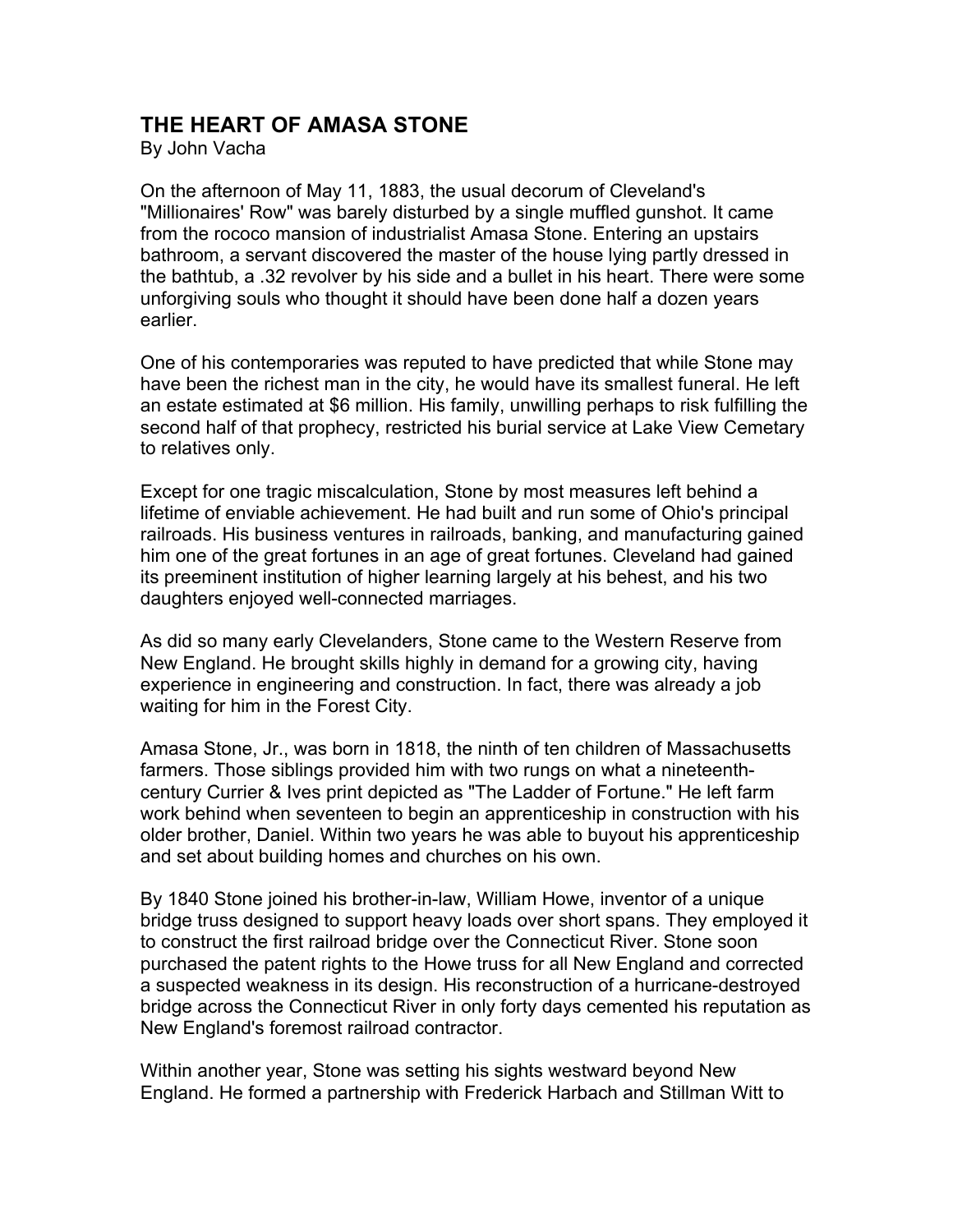build the northern half of the Cleveland, Columbus, and Cincinnati Railroad. It had been an ill- starred venture originally chartered in 1836 but almost immediately stunted in the cradle by the Panic of 1837. In order to keep their charter from being revoked, its directors at one point had resorted to the expedient of employing only a single worker with a shovel and wheelbarrow on the right-of-way.

Harbach, Stone, and Witt undertook to complete the troubled CC&C Railroad, taking part of their compensation in the form of stock. Because of the risk, they were able to demand a higher than normal fee, betting in effect on the road's success and the resultant growth of Cleveland. The Cleveland to Columbus leg was opened on February 17, 1851. It proved an instant success and provided the basis of its makers' fortunes.

"An industrial empire was in the making south of the Great Lakes; Cleveland was one of its centers; and Amasa Stone was one of the empire builders," noted one historian. Stone was offered the position of superintendent of the CC&C at a salary of \$4,000. He and his two partners then proceeded to build the Cleveland, Painesville, and Ashtabula Railroad, a job completed in 1852. Stone was a director on the boards of both roads and became president of the CP&A in 1857.

Stone had brought his family to Cleveland in the spring of 1851. With his wife, the former Julia Gleason, it included a son, Adelbert, and daughter Clara. Another daughter, Flora, was born shortly afterward. They became members of the prestigious First Presbyterian (Old Stone) Church on Public Square. In 1858 Stone manifested his position among the city's elite by building an imposing new mansion on Euclid Avenue--one of the earliest residences on what would become nationally celebrated as "Millionaires' Row."

With all his construction experience, Stone naturally took a hand in the building of his own home. Underneath all the inevitable gingerbread of the Victorian era- bays and balustrades, corbels and belvederes--it rested on the Outer stolid, practical values of a self-taught engineer. Outer walls nearly two feet in width were insulated by an eight-inch hollow space between their inner and outer surfaces. A reputed 700,000 bricks went into the rearing of the structure. Running water, gas fixtures, and central heating were among its modern amenities. Stone's library, dedicated more to business than to books, featured a fireproof recess for his desk, papers, and safe.

To all outward appearances, the Stone mansion conformed to the Italianate Villa style dominant along early Millionaires' Row. A grand central hallway divided the formal from the family rooms, all finished with paneled ceilings, rosewood or oak doors, and fireplace mantels of Vermont marble. All was unveiled to the city's fashionable set, and "old settlers" as well, at a housewarming hosted by the Stones early in 1859.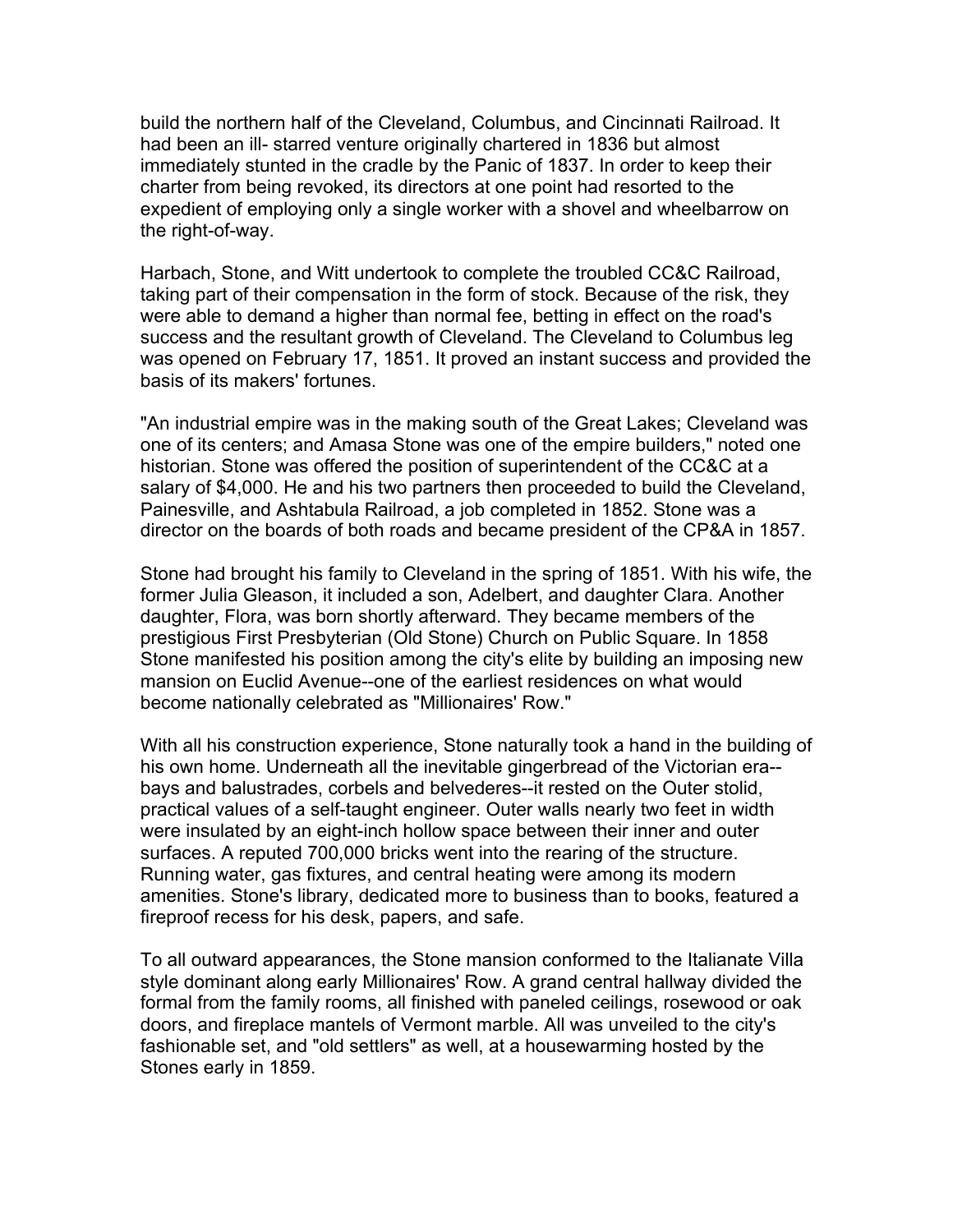Stone meanwhile was broadening his business ventures in railroads and other fields. He built the Michigan Southern road, which was later linked with the CP&A as the Lakeshore Railroad. Together with several other business leaders he built the short but vital Cleveland and Newburgh line to service Cleveland's burgeoning industrial valley. One of those nascent industries was the Cleveland Rolling Mill, in which Amasa was an investor and his brother Andros president. Amasa Stone also invested in the Western Union Telegraph Company being organized by Clevelander Jeptha Wade. He was a director of several banks and president of the Second National Bank, giving him an influential voice in the growth of the region's industries.

By the time of the Civil War, Stone was clearly one of his city's movers and shakers. Abolitionist in sentiment, he had supported the nomination of Abraham Lincoln by the Republicans in 1860. When Lincoln stopped in Cleveland on his way to Washington the following year, eight-year-old Flora Stone greeted the President- elect with a bouquet of flowers. With the coming of war, Lincoln turned to her father for assistance with problems of military supply and transportation.

On the home front in Cleveland, Stone joined a committee to distribute relief funds for the families of local Union volunteers. When recruiting fell off later in the war, he recommended that another committee be formed to raise \$60,000 for bounties to encourage volunteers and thus spare Cuyahoga County from subjection to the military draft. He was an active supporter of Union candidate John Brough for governor in 1863, ensuring Ohio's continued support for the war.

About the only thing Stone begrudged the Union cause was the service of his only son. Described as personable and unassuming, Adelbert Stone was an ardent Republican in sentiment with a strong desire to enlist in the Union Army. His father was grooming him for better things than cannon fodder, however, and decreed that "Dell" should go to Yale instead to study engineering. Weeks after the last guns of the Civil War were silenced, a telegram from Yale informed Stone of the death of his son. While on a geological field trip, he had drowned in the Connecticut River, scene of his father's early exploits.

Of heavyset build, with a straight, well-formed nose and full mustache and beard trimmed to medium length, Stone projected an appearance that brooked no opposition. His eyes were deeply set under heavy brows and a receding hairline. "Stone was never constitutionally fit to accept domination for he considered dominion to be his own prerogative," wrote his biographer. As president of the Lakeshore Railroad, he had insisted on using an iron Howe truss manufactured by the Cleveland Rolling Mill, to replace the bridge at Ashtabula. When advised by an engineer that the beams were inadequate for the length of the span, he got a new engineer and did it his way.

Stone's leadership was evident in Cleveland's civic as well as business affairs. He presided at the banquet to celebrate the opening of a new Union Depot on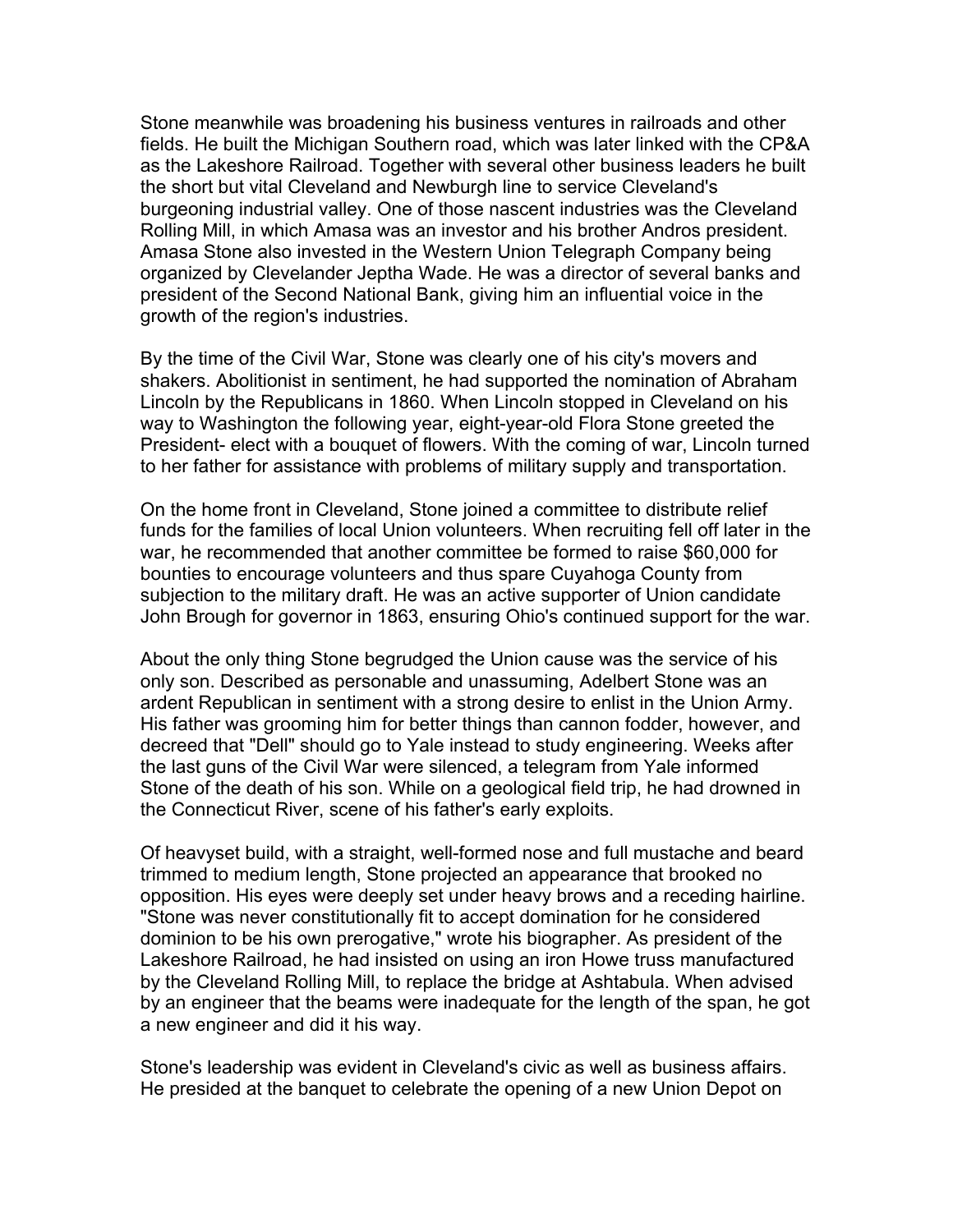the lakefront, which he had helped design and build. He and Wade led in the incorporation of the Northern Ohio Fair Association to promote agriculture, industry, and, incidentally, trotting races. He joined other investors in the founding of the Union Steel Screw Company, which pioneered in the manufacture of wood screws from Bessemer steel. One of his principal charitable projects was the establishment of the Home for Aged Protestant Gentlewomen.

With the marriage in 1874 of his older daughter Clara, Stone acquired a son-inlaw to compensate in part for the loss of his natural son. John Hay had already distinguished himself as a writer, diplomat, and secretary to Abraham Lincoln. Stone built a mansion for Clara and her husband next door to his own on Millionaires' Row, telling neighbors with heavy-handed jocularity that he was "building a barn for his Hay." Later Hay would employ the gift to host a celebrated reception for Ohio-born writer William Dean Howells, inviting his father-in-law to mix with such luminaries as President Rutherford Hayes and General James Garfield. Stone's younger daughter Flora did as well as her sister, marrying the rising Cleveland industrialist Samuel Mather. Stone seemed to have scant social life outside of family and business, however. For the most part it consisted of quiet dinners and evenings with such neighbors and business associates as John and Antoinette Devereux.

Outside that close circle of family and friends, Stone cut a far from popular image in Gilded Age Cleveland. "Almost everybody feared Stone's arbitrary ways, his harsh temper, and his biting tongue," wrote the historian on Case Western Reserve University, who provided a possibly apocryphal but nonetheless revealing illustration. No love was lost between the sponsors of the originally separate institutions, Stone and Leonard Case, Jr. A single tract of land was to be divided between Case School of Applied Science and Stone's legatee, Western Reserve College. Case preferred the western half, but knowing his antagonist, let out that he wanted the eastern section. The ploy worked: Stone insisted on the eastern half for Western Reserve, and Case thus acquired his real if unspoken preference.

One local businessman who managed to resist the habitual command of Stone was young John D. Rockefeller. Stone had been an early investor in Rockefeller's Standard Oil Company and a director of the Lakeshore Railroad when it granted Rockefeller secret rebates, which led to Standard's dominance in the fledgling oil industry. As a member of Standard's board, however, Stone assumed elder statesman airs which Rockefeller, twenty years his junior, found irksome. When Stone asked for an extension after letting an option to buy additional stock expire, Rockefeller refused to grant the favor. Thus affronted, Stone sold off his previous holdings; Standard survived and prospered nonetheless.

On top of that private rebuff, Stone suffered an even greater public humiliation. During a raging blizzard on the night of December 29, 1876, a westbound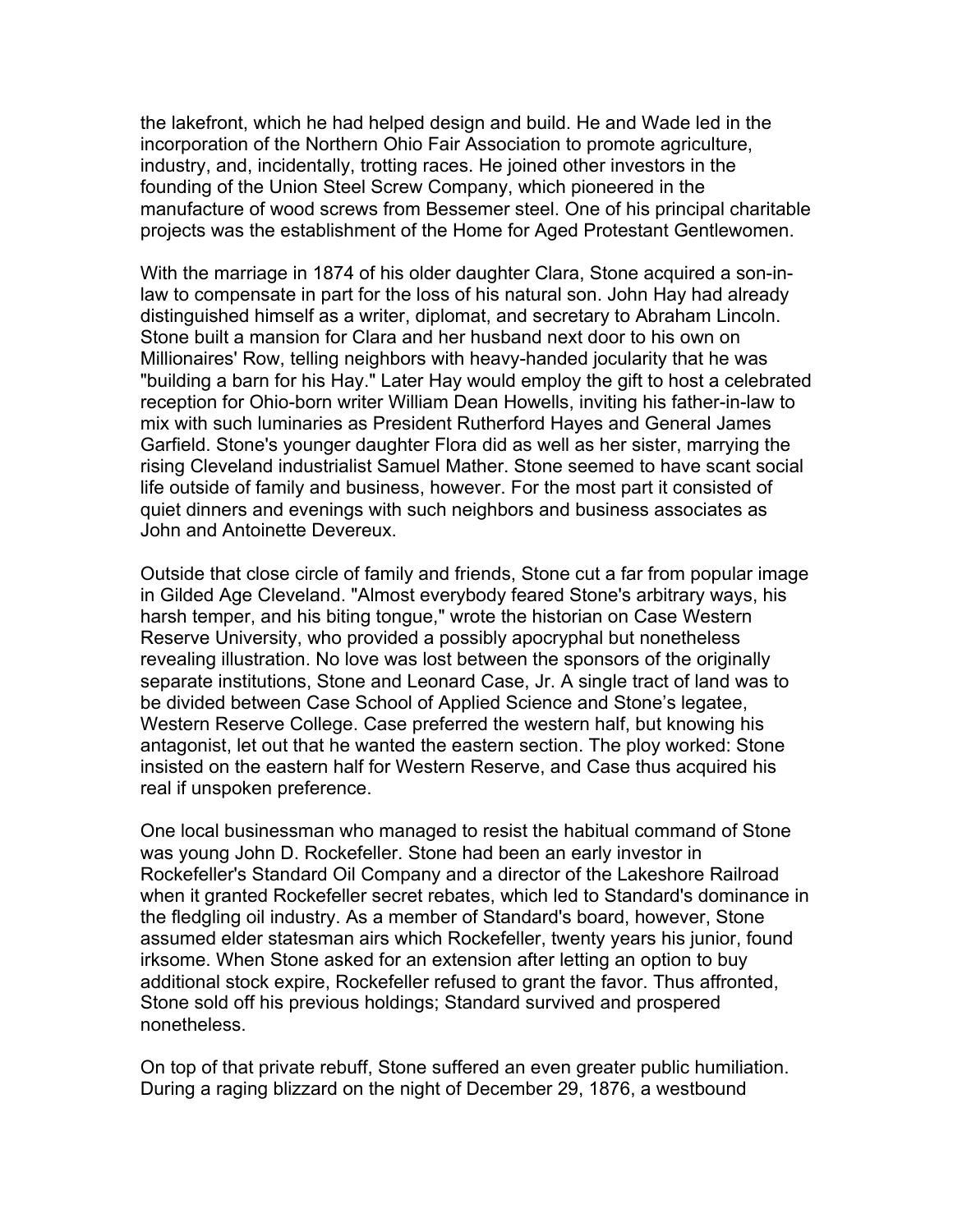Lakeshore train approached the bridge over the Ashtabula Creek gorge -- the same one Stone had built against the advice of his engineer. Only the lead locomotive made it to the other side. As the span collapsed, the second locomotive and eleven cars with 164 passengers and crewmen plunged seventy feet into what one newspaper headlined as "The Valley of Death!" Those not killed in the fall were exposed to fires started by the stoves in the passenger cars. Only eight escaped injury, and the death toll reached eighty-nine.

There were numerous post-mortems on the disaster. An Ashtabula County coroner's jury, while paying lip service to his good intentions, placed primary responsibility directly on Stone. Also held responsible, for failure to adequately inspect the bridge, the Lakeshore Railroad was assessed for damages of more than half a million dollars. Another investigation was undertaken by a joint committee of the Ohio General Assembly. In consideration of Stone's health, they questioned him in his personal library. Against at least one eyewitness account, Stone maintained that the bridge's failure was due to the train's derailment. The committee was less easy on the road's chief engineer, Charles Collins, who had deferred to Stone on the bridge's construction but admitted under intense questioning that he had never closely inspected the structure afterwards. Only hours after the hearing, the distraught Collins took a revolver and committed suicide. (It was the right thing to do, concluded many, but the wrong man had done it.) Stone, an object of general vilification, sought refuge in a trip to Europe.

Some believed that Stone had never recovered from the death of his son; most certainly, he never recovered from the opprobrium of the Ashtabula Bridge disaster. In addition to those afflictions, he was also plagued by business worries. Nationwide strikes broke out while he was in Europe, including employees of his Lakeshore Railroad. He couldn't have been reassured by news from his son-inlaw John Hay in Cleveland that "Since last week the country has been at the mercy of the mob. The town is full of thieves and tramps waiting and hoping for a riot, but not daring to begin it themselves."

Following his return, Stone embarked on the principal benefaction of his civic career. In 1880 he offered half a million dollars to Western Reserve College in nearby Hudson, Ohio, on condition that the college relocate to Cleveland. He also called upon other Clevelanders to provide grounds for the campus. As a memorial to his son, he specified that the school should alter its name to Adelbert College of Western Reserve University, although the university historian, C.H. Cramer, speculated that the underlying real reason for the gift was "the necessity for some kind of propitiation" for the Ashtabula Bridge tragedy. Together with the simultaneous establishment of the Case School of Applied Science, Stone's gift provided the foundation for what ultimately became known as University Circle.

Undoubtedly, the memorialization of his son was the last bit of satisfaction Stone was able to squeeze out of life. He had resigned from the board of the Lakeshore Railroad following its absorption by the Vanderbilt railroad interests, unable, as